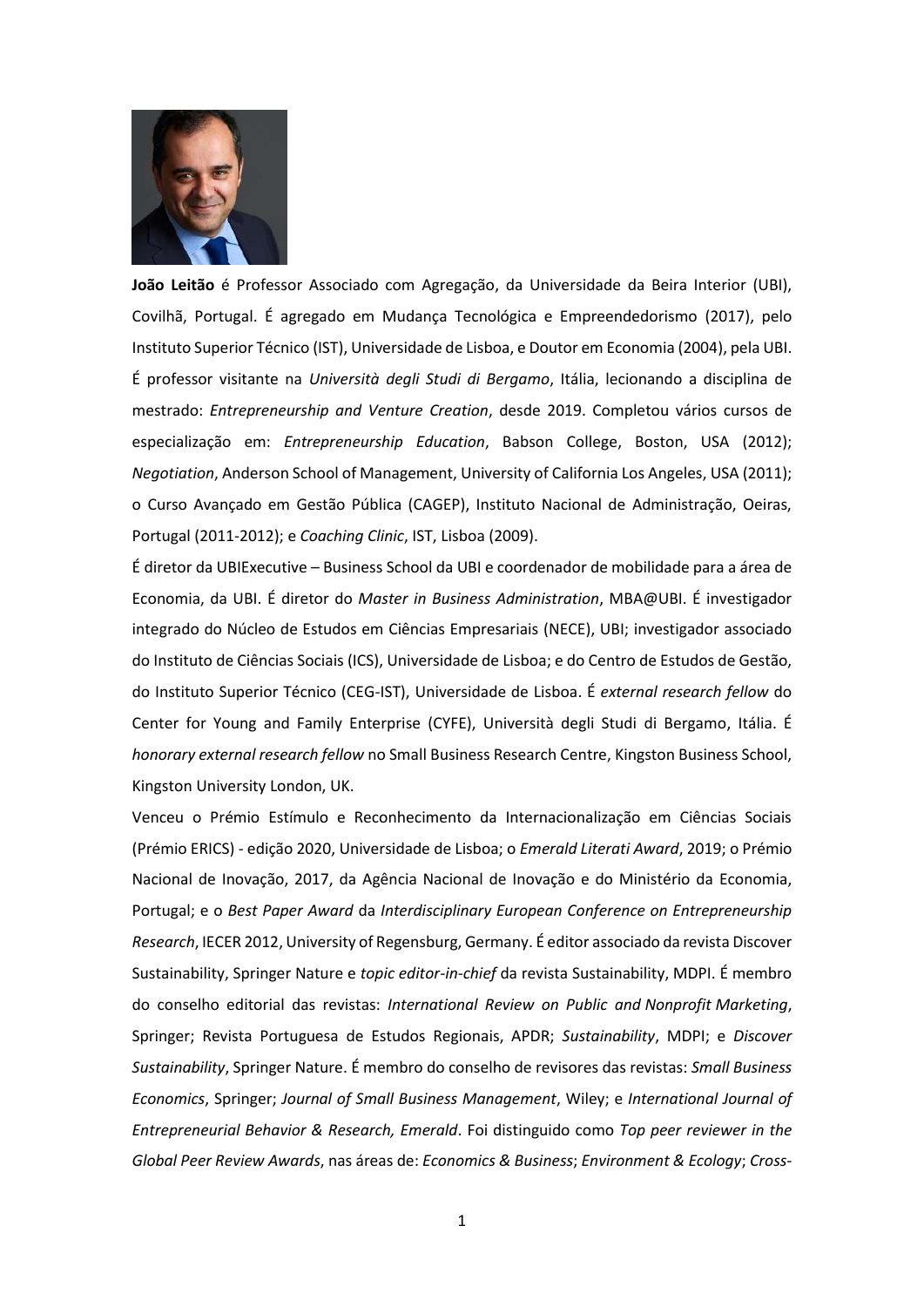*Field* (2019); e *Cross-Field* (2018). É membro do *MIT Technology Review Global Panel*. Foi administrador público nomeado em comissão de serviço na Universidade da Beira Interior (2009-2012), nos Serviços de Ação Social da UBI (2009-2012) e no Instituto Politécnico de Portalegre (2000). Foi Presidente e vogal do Conselho Fiscal da Liga Portuguesa contra o Cancro (2012-2019). Foi membro-fundador e voluntário do Banco Alimentar Contra a Fome da Cova da Beira (2000-2008). Os interesses de investigação incluem os tópicos de: empreendedorismo; inovação; economia organizacional; política regional; e sustentabilidade.

ORCID:<https://orcid.org/0000-0002-6229-6148>

## *English version:*

**João Leitão** is Associate Professor with Habilitation, at the University of Beira Interior (UBI), Covilhã, Portugal. He has an Habilitation in Technological Change and Entrepreneurship (2017), from Instituto Superior Técnico (IST), University of Lisbon, and a PhD in Economics (2004), by UBI. He is visiting professor at Università degli Studi di Bergamo, Italy, teaching in the master course: Entrepreneurship and Venture Creation, since 2019. He has completed several specialization courses in: Entrepreneurship Education, Babson College, Boston, USA (2012); Negotiation, Anderson School of Management, University of California, Los Angeles, USA (2011); Advanced Course in Public Management (CAGEP), Instituto Nacional de Administração, Oeiras, Portugal (2011-2012); and Coaching Clinic, IST, Lisbon, Portugal (2009). He is director of UBIExecutive - Business School of UBI and mobility coordinator for the area of Economics, of UBI. He is director of the Master in Business Administration, MBA@UBI. He is an integrated researcher at NECE - Núcleo de Estudos em Ciências Empresariais, UBI; an associate researcher at ICS - Instituto de Ciências Sociais, Universidade de Lisboa; and at CEG-IST - Centro de Estudos de Gestão, Instituto Superior Técnico, Universidade de Lisboa. He is *external research fellow* of the Center for Young and Family Enterprise (CYFE), *Università degli Studi di Bergamo*, Italy. He is an honorary external research fellow at the Small Business Research Centre, Kingston Business School, Kingston University London, UK. He has won the Stimulus and Recognition of Internationalization in Social Sciences Award - 2020 edition, University of Lisbon; the Emerald Literati Award, 2019; the National Innovation Award, 2017, from the National Innovation Agency and the Ministry of Economy, Portugal; and the Best Paper Award from the Interdisciplinary European Conference on Entrepreneurship Research, IECER 2012, University of Regensburg,